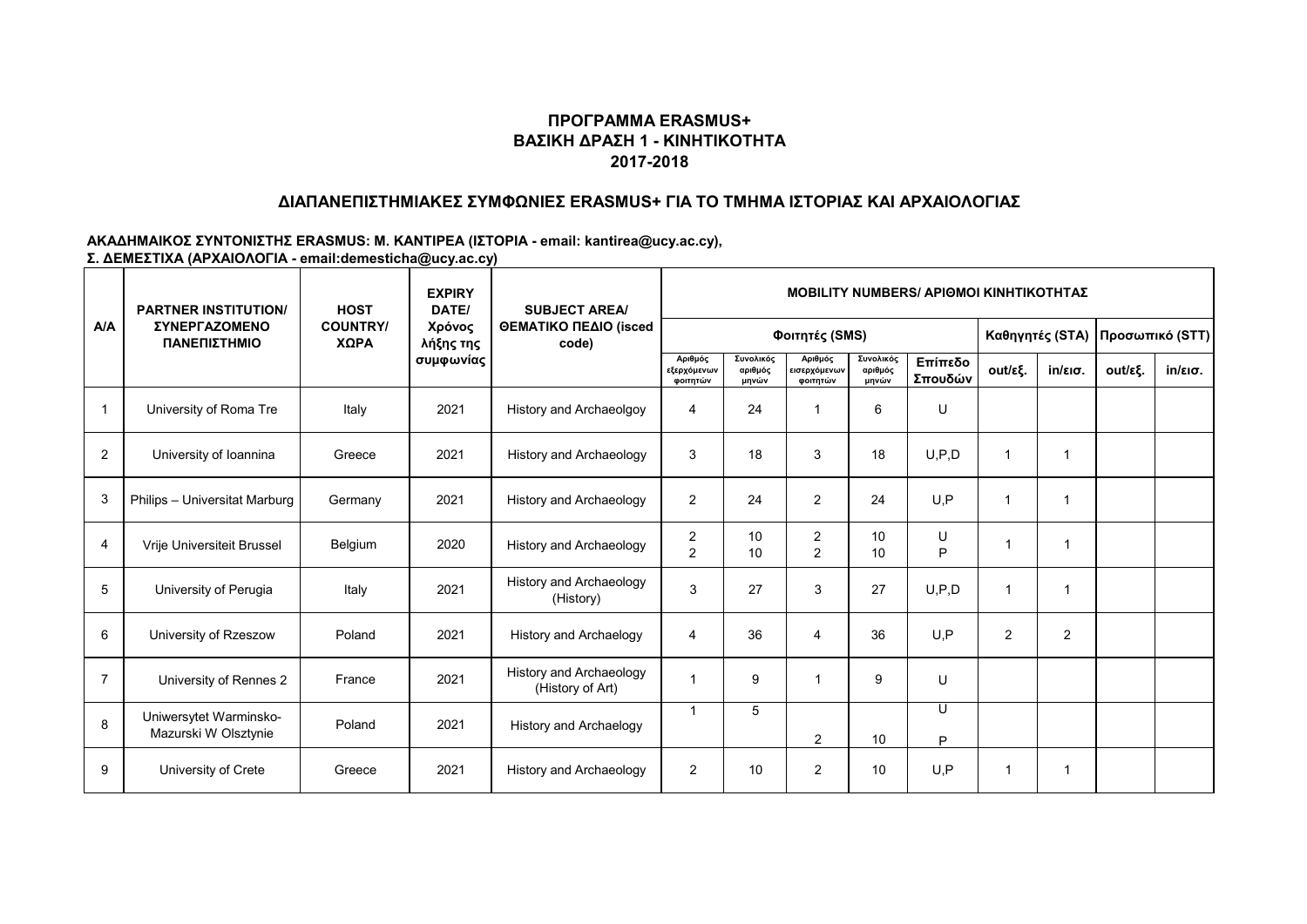## **ΔΙΑΠΑΝΕΠΙΣΤΗΜΙΑΚΕΣ ΣΥΜΦΩΝΙΕΣ ERASMUS+ ΓΙΑ ΤΟ ΤΜΗΜΑ ΙΣΤΟΡΙΑΣ ΚΑΙ ΑΡΧΑΙΟΛΟΓΙΑΣ**

|     | <b>PARTNER INSTITUTION/</b><br>ΣΥΝΕΡΓΑΖΟΜΕΝΟ<br>ΠΑΝΕΠΙΣΤΗΜΙΟ                   | <b>HOST</b>             | <b>EXPIRY</b><br>DATE/           | <b>SUBJECT AREA/</b><br>ΘΕΜΑΤΙΚΟ ΠΕΔΙΟ (isced<br>code) | <b>MOBILITY NUMBERS/ APIOMOI KINHTIKOTHTAZ</b> |                               |                                     |                               |                    |                 |                   |                 |                   |  |  |
|-----|--------------------------------------------------------------------------------|-------------------------|----------------------------------|--------------------------------------------------------|------------------------------------------------|-------------------------------|-------------------------------------|-------------------------------|--------------------|-----------------|-------------------|-----------------|-------------------|--|--|
| A/A |                                                                                | <b>COUNTRY/</b><br>ΧΩΡΑ | Χρόνος<br>λήξης της<br>συμφωνίας |                                                        |                                                |                               | Φοιτητές (SMS)                      |                               |                    | Καθηγητές (STA) |                   | Προσωπικό (STT) |                   |  |  |
|     |                                                                                |                         |                                  |                                                        | Αριθμός<br>εξερχόμενων<br>φοιτητών             | Συνολικός<br>αριθμός<br>μηνών | Αριθμός<br>εισερχόμενων<br>φοιτητών | Συνολικός<br>αριθμός<br>μηνών | Επίπεδο<br>Σπουδών | out/εξ.         | $in/\epsilon$ ισ. | out/εξ.         | $in/\epsilon$ ισ. |  |  |
| 10  | Universite Toulouse Jean<br>Jaures<br>(ex Universite Toulouse II Le<br>Mirail) | France                  | 2020                             | History and Archaeology<br>(Art of History)            | $\overline{2}$                                 | 18                            | 2                                   | 18                            | U.P                | 1               |                   |                 |                   |  |  |
| 11  | <b>Freie Universitat Berlin</b>                                                | Germany                 | 2021                             | <b>History and Archaeology</b><br>(History)            | 1                                              | 10                            |                                     | 10                            | U.P                |                 |                   |                 |                   |  |  |
| 12  | Universite de Lorraine (ex<br>Nancy 2)                                         | France                  | 2021                             | History and Archaeology                                | 3                                              | 27                            | 3                                   | 27                            | U, P, D            | -1              |                   |                 |                   |  |  |
| 13  | Universite de Picardie Jules<br>Verne                                          | France                  | 2021                             | <b>History and Archaeology</b>                         | $\mathbf 1$                                    | 6                             |                                     | 6                             | U.P                | $\mathbf 1$     | 1                 |                 |                   |  |  |
| 14  | University of Lodz                                                             | Poland                  | 2021                             | <b>History and Archaelogy</b>                          | 3                                              | 30                            | 3                                   | 30                            | U                  |                 |                   |                 |                   |  |  |
| 15  | <b>Adam Mickiewicz University</b><br>of Poznan                                 | Poland                  | 2021                             | <b>History and Archaelogy</b>                          | $\overline{2}$                                 | 10                            | $\overline{2}$                      | 10                            | U, P, D            | 1               |                   |                 |                   |  |  |
| 16  | Universytet Jagiellonski                                                       | Poland                  | 2021                             | <b>History and Archaelogy</b>                          | $\overline{2}$                                 | 10                            | $\overline{2}$                      | 10                            | U.P.D              | 1               |                   |                 |                   |  |  |
| 17  | Universite de Nantes                                                           | France                  | 2021                             | History and Archaeology                                | $\overline{2}$                                 | 10                            | 2                                   | 10                            | U, P               | 1               |                   |                 |                   |  |  |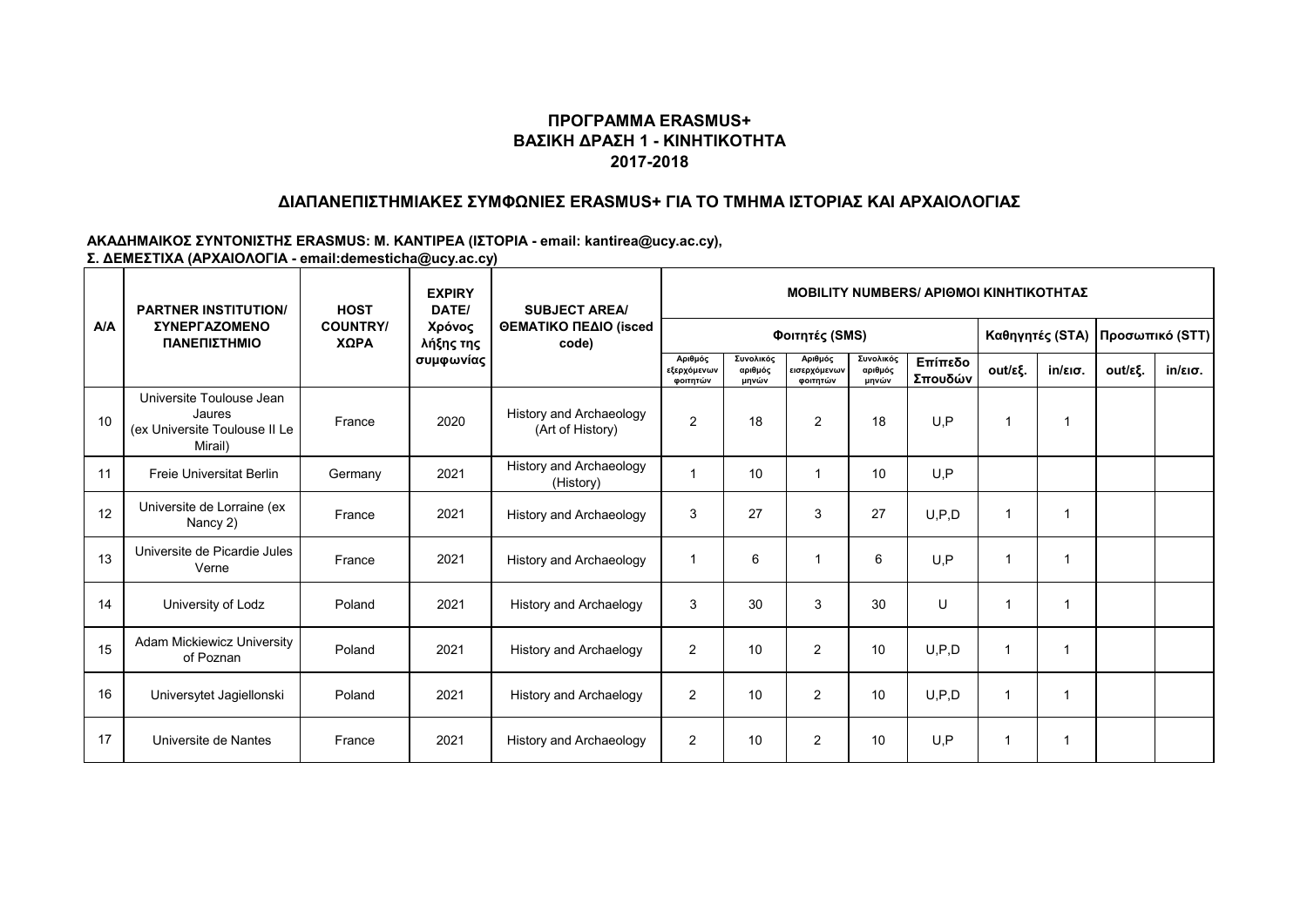## **ΔΙΑΠΑΝΕΠΙΣΤΗΜΙΑΚΕΣ ΣΥΜΦΩΝΙΕΣ ERASMUS+ ΓΙΑ ΤΟ ΤΜΗΜΑ ΙΣΤΟΡΙΑΣ ΚΑΙ ΑΡΧΑΙΟΛΟΓΙΑΣ**

|     | <b>PARTNER INSTITUTION/</b><br>ΣΥΝΕΡΓΑΖΟΜΕΝΟ<br>ΠΑΝΕΠΙΣΤΗΜΙΟ | <b>HOST</b>             | <b>EXPIRY</b><br>DATE/<br>Χρόνος<br>λήξης της | <b>SUBJECT AREA/</b><br>ΘΕΜΑΤΙΚΟ ΠΕΔΙΟ (isced<br>code)                           | <b>MOBILITY NUMBERS/ APIOMOI KINHTIKOTHTAZ</b> |                               |                                     |                               |                    |         |                   |         |                   |  |  |
|-----|--------------------------------------------------------------|-------------------------|-----------------------------------------------|----------------------------------------------------------------------------------|------------------------------------------------|-------------------------------|-------------------------------------|-------------------------------|--------------------|---------|-------------------|---------|-------------------|--|--|
| A/A |                                                              | <b>COUNTRY/</b><br>ΧΩΡΑ |                                               |                                                                                  |                                                |                               | Καθηγητές (STA)                     |                               | Προσωπικό (STT)    |         |                   |         |                   |  |  |
|     |                                                              |                         | συμφωνίας                                     |                                                                                  | Αριθμός<br>εξερχόμενων<br>φοιτητών             | Συνολικός<br>αριθμός<br>μηνών | Αριθμός<br>εισερχόμενων<br>φοιτητών | Συνολικός<br>αριθμός<br>μηνών | Επίπεδο<br>Σπουδών | out/εξ. | $in/\epsilon$ ισ. | out/εξ. | $in/\epsilon$ ισ. |  |  |
| 18  | Johannes Gutenberg-<br>Universitat Mainz                     | Germany                 | 2021                                          | History and Archaeology<br>(History)<br>History and Archaeology<br>(Archaeology) | 2<br>$\overline{2}$                            | 20<br>20                      | $\overline{2}$<br>2                 | 20<br>20                      | U, P, D<br>U, P, D | 1<br>1  |                   |         |                   |  |  |
| 19  | Universiteit Leiden                                          | <b>Netherlands</b>      | 2021                                          | History and archaeology                                                          | 2                                              | 12                            | $\overline{2}$                      | 12                            | U, P, D            | 1       |                   |         |                   |  |  |
| 20  | Universitat Hamburg                                          | Germany                 | 2021                                          | <b>History and Archaeology</b>                                                   | 2                                              | 20                            | $\overline{2}$                      | 20                            | U                  | 1       |                   |         |                   |  |  |
| 21  | Europos Humanitarinis<br>University                          | Lithouania              | 2021                                          | History and Archaeology                                                          | 2                                              | 20                            | $\overline{2}$                      | 20                            | U                  | 1       |                   |         |                   |  |  |
| 22  | Katholieke Universitei Leuven                                | Belgium                 | 2021                                          | <b>History and Archaeology</b>                                                   | 2                                              | 10                            | 2                                   | 10                            | U, P, D            | 1       |                   |         |                   |  |  |
| 23  | University of Szeged                                         | Hungary                 | 2021                                          | History and archaeology                                                          | 3                                              | 15                            | 3                                   | 15                            | U.P                | 1       |                   |         |                   |  |  |
| 24  | University College Dublin                                    | Ireland                 | 2021                                          | Humanities (History)                                                             | 1                                              | 10                            |                                     | 10                            | U                  | 1       |                   |         |                   |  |  |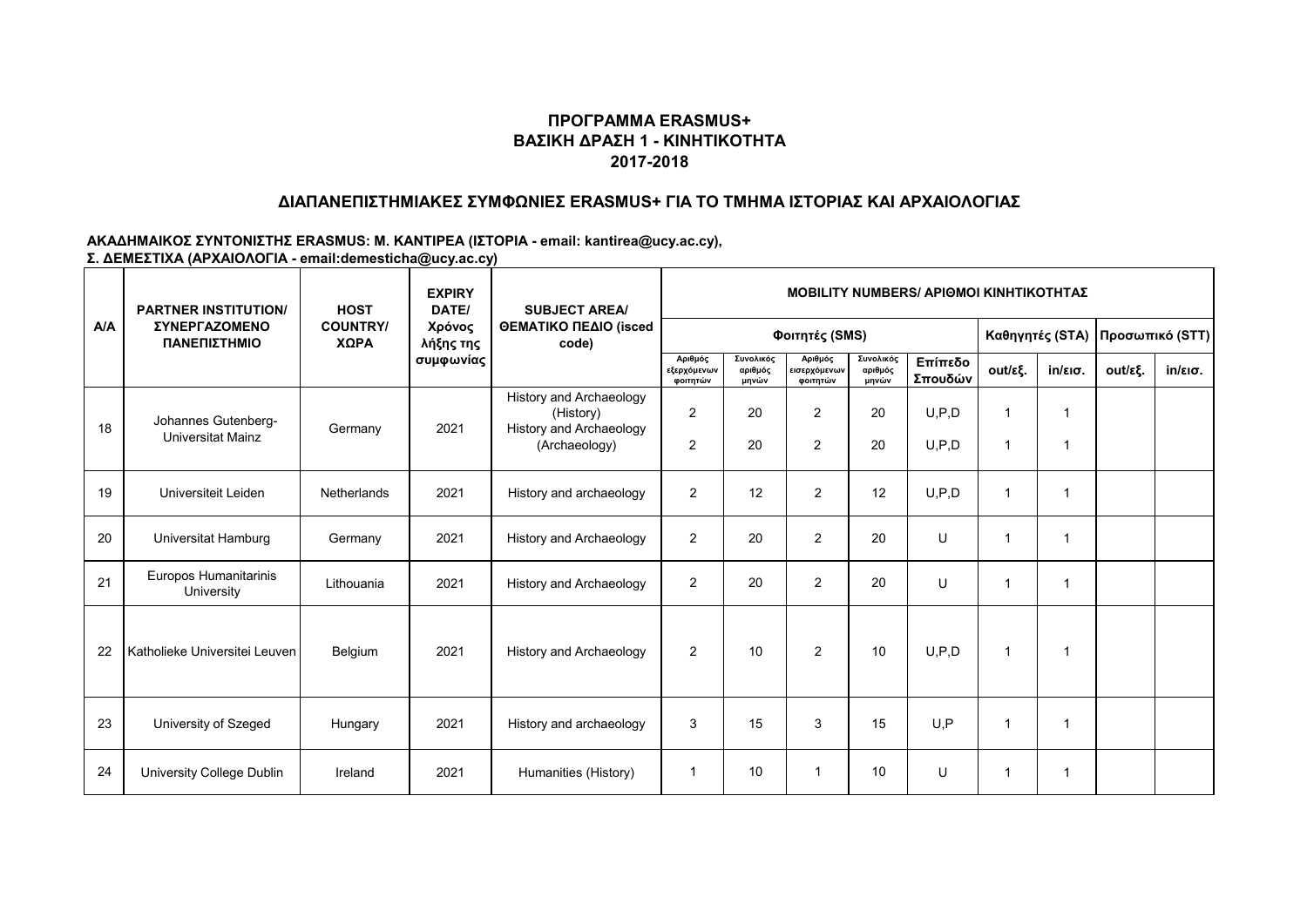## **ΔΙΑΠΑΝΕΠΙΣΤΗΜΙΑΚΕΣ ΣΥΜΦΩΝΙΕΣ ERASMUS+ ΓΙΑ ΤΟ ΤΜΗΜΑ ΙΣΤΟΡΙΑΣ ΚΑΙ ΑΡΧΑΙΟΛΟΓΙΑΣ**

|     | <b>PARTNER INSTITUTION/</b><br><b><i>ΣΥΝΕΡΓΑΖΟΜΕΝΟ</i></b><br>ΠΑΝΕΠΙΣΤΗΜΙΟ | <b>HOST</b>             | <b>EXPIRY</b><br>DATE/<br>Χρόνος<br>λήξης της<br>συμφωνίας | <b>SUBJECT AREA/</b><br>ΘΕΜΑΤΙΚΟ ΠΕΔΙΟ (isced<br>code) | <b>MOBILITY NUMBERS/ APIOMOI KINHTIKOTHTAZ</b> |                               |                                     |                               |                    |         |                   |         |                   |  |  |
|-----|----------------------------------------------------------------------------|-------------------------|------------------------------------------------------------|--------------------------------------------------------|------------------------------------------------|-------------------------------|-------------------------------------|-------------------------------|--------------------|---------|-------------------|---------|-------------------|--|--|
| A/A |                                                                            | <b>COUNTRY/</b><br>ΧΩΡΑ |                                                            |                                                        |                                                |                               | Καθηγητές (STA)                     |                               | Προσωπικό (STT)    |         |                   |         |                   |  |  |
|     |                                                                            |                         |                                                            |                                                        | Αριθμός<br>εξερχόμενων<br>φοιτητών             | Συνολικός<br>αριθμός<br>μηνών | Αριθμός<br>εισερχόμενων<br>ΦΟΙΤΠΤών | Συνολικός<br>αριθμός<br>μηνών | Επίπεδο<br>Σπουδών | out/εξ. | $in/\epsilon$ ισ. | out/εξ. | $in/\epsilon$ ισ. |  |  |
| 25  | Universita degli Studi di<br>Sassari                                       | Italy                   | 2021                                                       | <b>History and Archaeology</b>                         | 2                                              | 12                            | 2                                   | 12                            | U, P               | 1       |                   |         |                   |  |  |
| 26  | <b>Trinity College Dublin</b>                                              | Ireland                 | 2021                                                       | History and Archaeology                                | 2                                              | 18                            | 2                                   | 18                            | U, P               | 1       |                   |         |                   |  |  |
| 27  | Universite de Provence - Aix-<br>Marselille I                              | France                  | 2021                                                       | <b>History and Archaeology</b><br>(Archaeology)        | $\overline{2}$                                 | 10                            | 2                                   | 10                            | P                  |         |                   |         |                   |  |  |
| 28  | Universita Degli Studi di<br>Milano                                        | Italy                   | 2021                                                       | History and Archaeolgy                                 |                                                | 6                             |                                     | 6                             | U, P, D            |         | 1                 |         |                   |  |  |
| 29  | <b>Ruhr-Universitat Bochum</b>                                             | Germany                 | 2021                                                       | <b>History and Archaeology</b>                         | $\overline{2}$                                 | 12                            | $\overline{2}$                      | 12                            | U, P, D            |         | 1                 |         |                   |  |  |
| 30  | Mimar Sinan Fine Arts<br>University                                        | Turkey                  | 2021                                                       | <b>History and Archaelogy</b>                          | $\overline{4}$                                 | 24                            | 2                                   | 12                            | U, P, D            |         | 1                 |         |                   |  |  |
| 31  | Pedagogical University of<br>Cracow                                        | Poland                  | 2021                                                       | <b>History and Archaelogy</b>                          | 2                                              | 10                            | 2                                   | 10                            | U, P               | 1       | -1                |         |                   |  |  |
| 32  | Universite de Paris-Sorbonne                                               | France                  | 2020                                                       | History and Archaeology                                | 3                                              | 27                            | 3                                   | 27                            | U.P                |         |                   |         |                   |  |  |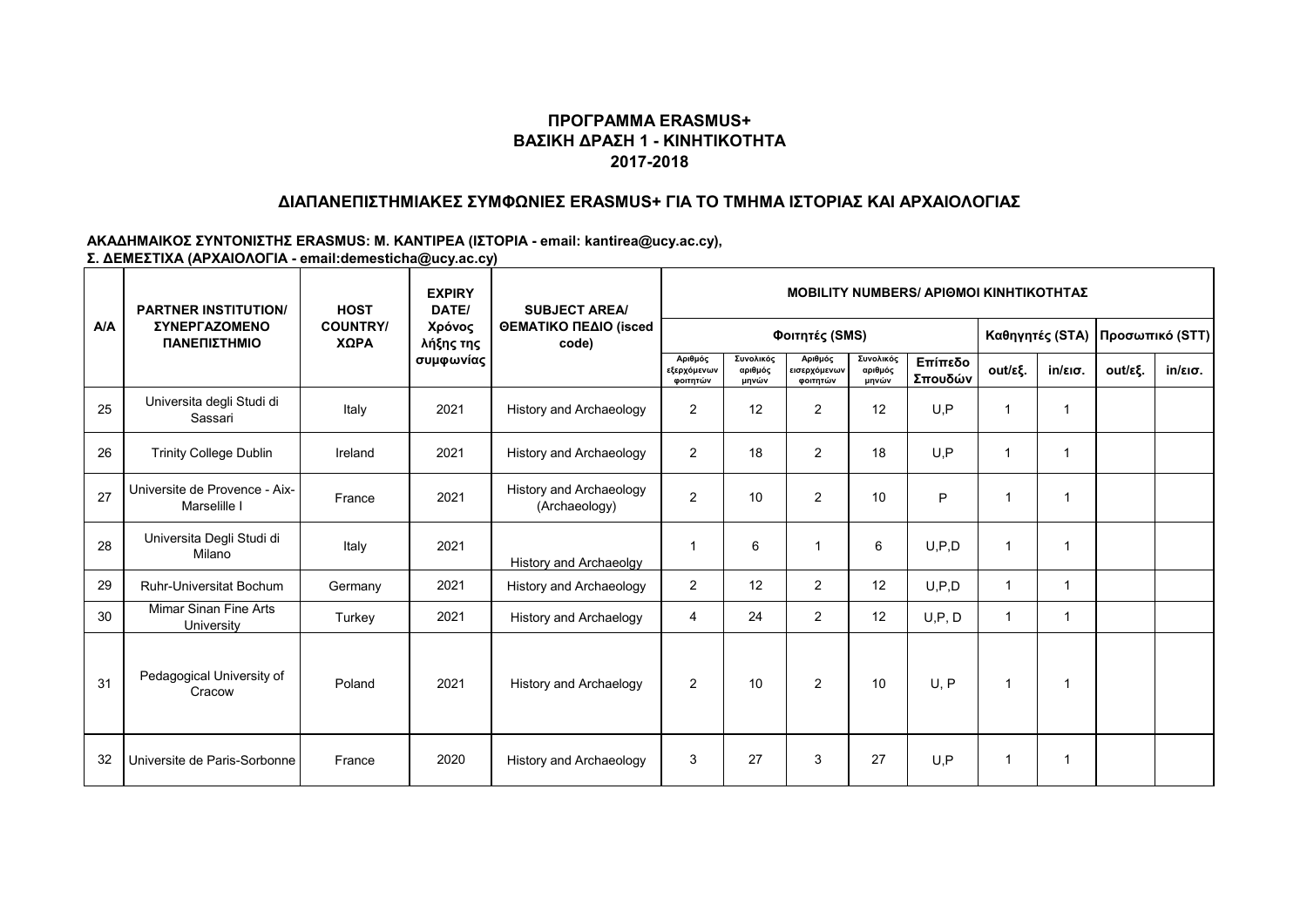### **ΔΙΑΠΑΝΕΠΙΣΤΗΜΙΑΚΕΣ ΣΥΜΦΩΝΙΕΣ ERASMUS+ ΓΙΑ ΤΟ ΤΜΗΜΑ ΙΣΤΟΡΙΑΣ ΚΑΙ ΑΡΧΑΙΟΛΟΓΙΑΣ**

|     | <b>PARTNER INSTITUTION/</b>                 | <b>HOST</b>             | <b>EXPIRY</b><br>DATE/<br>Χρόνος<br>λήξης της<br>συμφωνίας | <b>SUBJECT AREA/</b><br>ΘΕΜΑΤΙΚΟ ΠΕΔΙΟ (isced<br>code) | <b>MOBILITY NUMBERS/ APIOMOI KINHTIKOTHTAZ</b> |                               |                                     |                               |                    |         |                   |         |                   |  |  |
|-----|---------------------------------------------|-------------------------|------------------------------------------------------------|--------------------------------------------------------|------------------------------------------------|-------------------------------|-------------------------------------|-------------------------------|--------------------|---------|-------------------|---------|-------------------|--|--|
| A/A | <b><i>ΣΥΝΕΡΓΑΖΟΜΕΝΟ</i></b><br>ΠΑΝΕΠΙΣΤΗΜΙΟ | <b>COUNTRY/</b><br>ΧΩΡΑ |                                                            |                                                        |                                                |                               | Καθηγητές (STA)                     |                               | Προσωπικό (STT)    |         |                   |         |                   |  |  |
|     |                                             |                         |                                                            |                                                        | Αριθμός<br>εξερχόμενων<br>φοιτητών             | Συνολικός<br>αριθμός<br>μηνών | Αριθμός<br>εισερχόμενων<br>φοιτητών | Συνολικός<br>αριθμός<br>μηνών | Επίπεδο<br>Σπουδών | out/εξ. | $in/\epsilon$ ισ. | out/εξ. | $in/\epsilon$ ισ. |  |  |
| 33  | Plovdivski University                       | Bulgaria                | 2021                                                       | History and Archaeology                                |                                                | 5<br>5<br>5                   |                                     | 5<br>5<br>5                   | U<br>P<br>D        |         |                   |         |                   |  |  |
| 34  | University of Thessaly                      | Greece                  | 2020                                                       | History and Archaeology                                | 1                                              | 10                            |                                     | 10                            | U, P, D            |         |                   |         |                   |  |  |
| 35  | Aristotle University of<br>Thessaloniki     | Greece                  | 2021                                                       | History and Archaeology                                | 2                                              | 10                            | 2                                   | 10                            | U, P               |         |                   |         |                   |  |  |
| 36  | University of Southampton                   | <b>UK</b>               | 2021                                                       | <b>History and Archaeology</b><br>(Archaeology)        | $\,6$                                          | 40 (4*5) &<br>$(2*10)$        | $\,6\,$                             | 40 (4*5) &<br>$(2*10)$        | U, P, D            |         |                   |         |                   |  |  |
| 37  | King's College London                       | <b>UK</b>               | 2018                                                       | History and Archaeology<br>(Hellenic Studies)          |                                                | 6                             |                                     | 6                             | D                  |         |                   |         |                   |  |  |
| 38  | Mus Alparslan University                    | Turkey                  | 2020                                                       | History and Archaeology                                | $\overline{2}$                                 | 10                            | 2                                   | 10                            | U                  |         |                   |         |                   |  |  |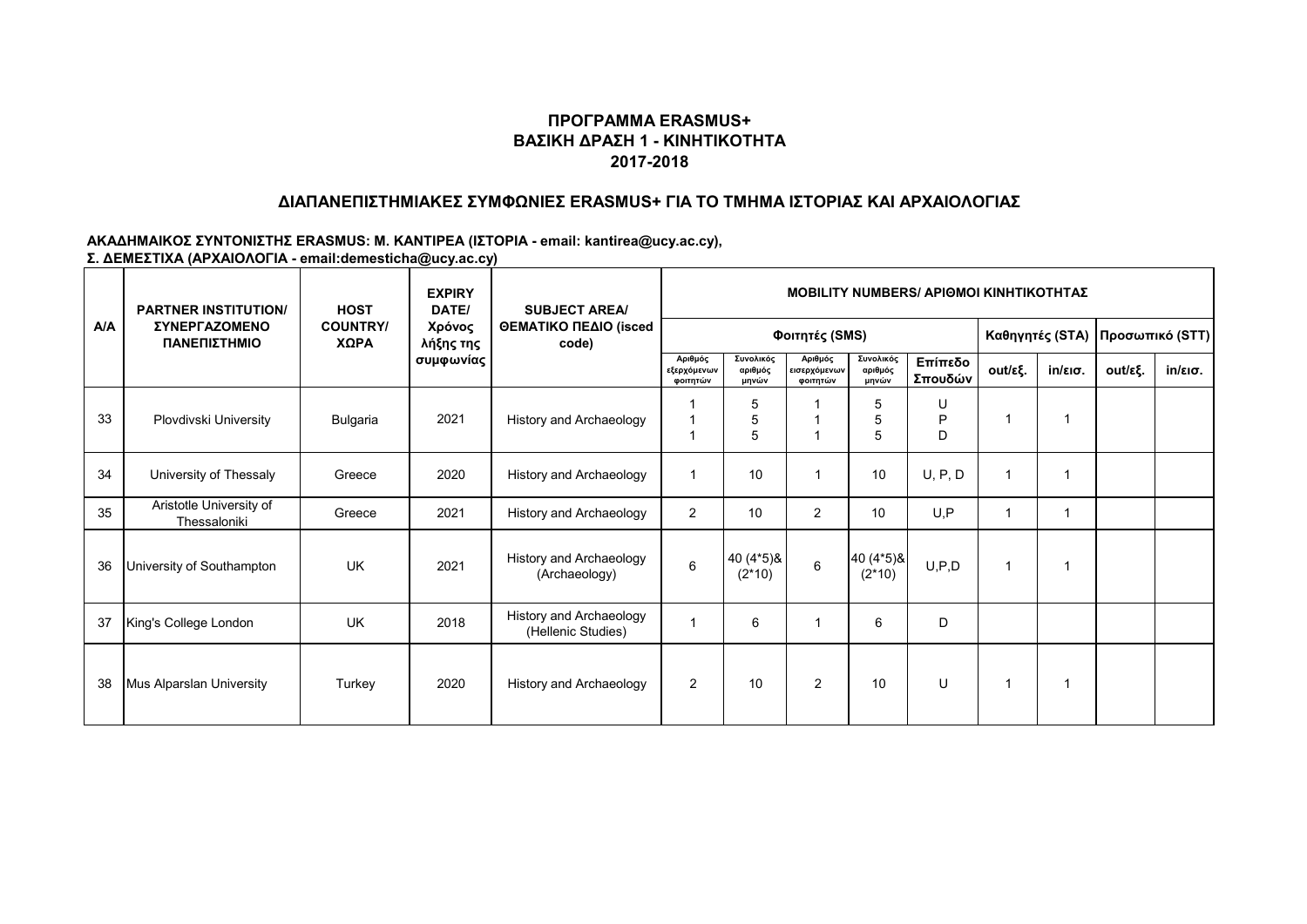## **ΔΙΑΠΑΝΕΠΙΣΤΗΜΙΑΚΕΣ ΣΥΜΦΩΝΙΕΣ ERASMUS+ ΓΙΑ ΤΟ ΤΜΗΜΑ ΙΣΤΟΡΙΑΣ ΚΑΙ ΑΡΧΑΙΟΛΟΓΙΑΣ**

|     | <b>PARTNER INSTITUTION/</b><br><b>ΣΥΝΕΡΓΑΖΟΜΕΝΟ</b><br>ΠΑΝΕΠΙΣΤΗΜΙΟ | <b>HOST</b>             | <b>EXPIRY</b><br>DATE/<br>Χρόνος<br>λήξης της | <b>SUBJECT AREA/</b><br>ΘΕΜΑΤΙΚΟ ΠΕΔΙΟ (isced<br>code) | <b>MOBILITY NUMBERS/ APIOMOI KINHTIKOTHTAZ</b>        |                               |                                          |                               |                    |                      |                   |         |                   |  |  |
|-----|---------------------------------------------------------------------|-------------------------|-----------------------------------------------|--------------------------------------------------------|-------------------------------------------------------|-------------------------------|------------------------------------------|-------------------------------|--------------------|----------------------|-------------------|---------|-------------------|--|--|
| A/A |                                                                     | <b>COUNTRY/</b><br>ΧΩΡΑ |                                               |                                                        |                                                       |                               | Καθηγητές (STA)                          |                               | Προσωπικό (STT)    |                      |                   |         |                   |  |  |
|     |                                                                     |                         | συμφωνίας                                     |                                                        | Αριθμός<br>εξερχόμενων<br>φοιτητών                    | Συνολικός<br>αριθμός<br>μηνών | Αριθμός<br>εισερχόμενων<br>φοιτητών      | Συνολικός<br>αριθμός<br>μηνών | Επίπεδο<br>Σπουδών | out/εξ.              | $in/\epsilon$ ισ. | out/εξ. | $in/\epsilon$ ισ. |  |  |
| 39  | <b>Humboldt University Berlin</b>                                   | Germany                 | 2021                                          | Archaeology                                            | $\overline{4}$<br>(2)<br>students<br>per<br>semester) | 20                            | 4<br>(2)<br>students<br>per<br>semester) | 20                            | U.P                | $\mathbf 1$          |                   |         |                   |  |  |
| 40  | National and Kapodistrian<br>University of Athens                   | Greece                  | 2021                                          | <b>History and Archaeology</b>                         | 2                                                     | 12                            | 2                                        | 12                            | U, P, D            | -1                   |                   |         |                   |  |  |
| 41  | <b>Newcastle University</b>                                         | UK                      | 2018                                          | <b>History and Archaeology</b>                         | 2                                                     | 10                            | 2                                        | 10                            | P.D                | $\blacktriangleleft$ |                   |         |                   |  |  |
| 42  | University of Cologne                                               | Germany                 | 2021                                          | History and<br>Archaeology(Archaeology)                | 2                                                     | 10<br>5                       | $\overline{2}$                           | 10<br>5                       | U<br>P             | 1                    |                   |         |                   |  |  |
| 43  | Universite du Maine                                                 | France                  | 2020                                          | <b>History and Archaeology</b><br>(History)            | $\overline{2}$                                        | 10                            | 2                                        | 10                            | U.P                | $\blacktriangleleft$ |                   |         |                   |  |  |
| 44  | University of Zadar                                                 | Croatia                 | 2021                                          | History and<br>Archaeology(Archaeology)                | $\overline{2}$                                        | 10<br>5                       | 2                                        | 10<br>5                       | U<br>P             | $\overline{2}$       | $\overline{2}$    |         |                   |  |  |
| 45  | University of Peloponnese                                           | Greece                  | 2020                                          | History and Archaeology                                | 2                                                     | 10                            | $\overline{2}$                           | 10                            | U.P                | $\mathbf 1$          |                   |         |                   |  |  |